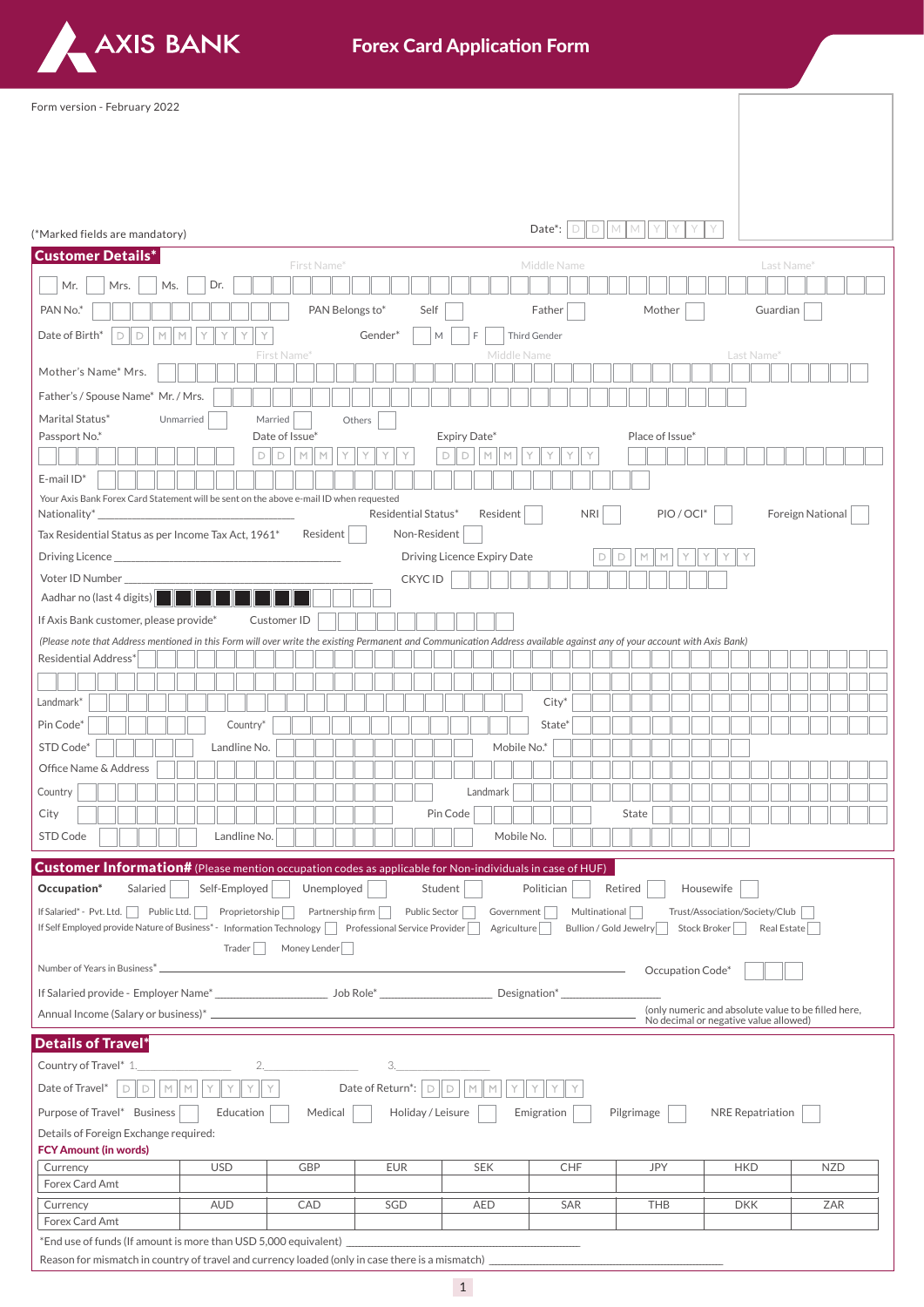| <b>Choose your Forex Card*</b>                                                                                                                                                                                                                 |                                                                                         |                                                                                                                                                                                                                                                                                                                                                                                         |
|------------------------------------------------------------------------------------------------------------------------------------------------------------------------------------------------------------------------------------------------|-----------------------------------------------------------------------------------------|-----------------------------------------------------------------------------------------------------------------------------------------------------------------------------------------------------------------------------------------------------------------------------------------------------------------------------------------------------------------------------------------|
| <b>Choose your Card:</b><br>a. Multi-currency Forex Card                                                                                                                                                                                       | b. Axis Bank Club Vistara Forex Card#<br>c. Miles & More Axis Bank World Traveller Card |                                                                                                                                                                                                                                                                                                                                                                                         |
| #Axis Bank Club Vistara Forex Card cannot be issued to a minor                                                                                                                                                                                 |                                                                                         |                                                                                                                                                                                                                                                                                                                                                                                         |
| <b>Documents / Details Provided*</b>                                                                                                                                                                                                           |                                                                                         |                                                                                                                                                                                                                                                                                                                                                                                         |
| Air Ticket / Visa<br>Passport Copy<br>PAN                                                                                                                                                                                                      |                                                                                         |                                                                                                                                                                                                                                                                                                                                                                                         |
| <b>Payment Mode*</b> (Mandatory for New to Bank (NTB) customer)                                                                                                                                                                                |                                                                                         |                                                                                                                                                                                                                                                                                                                                                                                         |
| Cheque / DD<br>Transfer from own Axis Bank Account                                                                                                                                                                                             | Transfer from Own Other Bank Account                                                    |                                                                                                                                                                                                                                                                                                                                                                                         |
| Other Bank Name                                                                                                                                                                                                                                | Other Bank Account                                                                      |                                                                                                                                                                                                                                                                                                                                                                                         |
| Axis Bank Account                                                                                                                                                                                                                              | Cheque / DD number                                                                      |                                                                                                                                                                                                                                                                                                                                                                                         |
|                                                                                                                                                                                                                                                | Debit Authority (For Axis Bank Accountholder)                                           |                                                                                                                                                                                                                                                                                                                                                                                         |
| I / We authorize you to debit my / our account number<br>applicable charges i.e. Foreign Conversion Tax, Commission & Service Tax.                                                                                                             |                                                                                         | and effect the Forex Card funding, as detailed above, along with your measured the Forex Card funding, as detailed above, along with your                                                                                                                                                                                                                                               |
|                                                                                                                                                                                                                                                |                                                                                         |                                                                                                                                                                                                                                                                                                                                                                                         |
| Signature of the Account Holder                                                                                                                                                                                                                |                                                                                         |                                                                                                                                                                                                                                                                                                                                                                                         |
| <b>Source of Fund*</b> (The complete section is mandatory)                                                                                                                                                                                     |                                                                                         |                                                                                                                                                                                                                                                                                                                                                                                         |
| Salary<br>Business Income<br>Agriculture                                                                                                                                                                                                       | Investment Income<br>Education Loan<br>Others                                           | (In case of 'Others' please mention exact source*)                                                                                                                                                                                                                                                                                                                                      |
| *Relation with person funding the Card<br>Self                                                                                                                                                                                                 | Father (including Stepfather)<br>Mother (including Stepmother)                          | Son (including Stepson)<br>Spouse                                                                                                                                                                                                                                                                                                                                                       |
| Son's Wife<br>Daughter<br>Daughter's Husband                                                                                                                                                                                                   | Brother (including Stepbrother)<br>Sister (including Stepsister)                        | *For list of close relatives, please refer to Section 1                                                                                                                                                                                                                                                                                                                                 |
| Section 1: A person shall be deemed to be relative of another if, and only if, (a) they are members of a Hindu Undivided Family; or (b) they are husband and wife:                                                                             |                                                                                         |                                                                                                                                                                                                                                                                                                                                                                                         |
| (c) the one is related to the other in the manner indicated above:                                                                                                                                                                             |                                                                                         |                                                                                                                                                                                                                                                                                                                                                                                         |
| <b>OFAC Declaration</b><br>I/We declare that the Forex Card so issued is not to be and shall not be used in countries under economic sanctions for any purpose.                                                                                |                                                                                         |                                                                                                                                                                                                                                                                                                                                                                                         |
|                                                                                                                                                                                                                                                |                                                                                         |                                                                                                                                                                                                                                                                                                                                                                                         |
| <b>FATCA-CRS Declaration*</b><br>Details under FATCA and CRS                                                                                                                                                                                   |                                                                                         |                                                                                                                                                                                                                                                                                                                                                                                         |
| (Please consult your professional Tax Advisor for further guidance on your tax residency, if required)                                                                                                                                         |                                                                                         |                                                                                                                                                                                                                                                                                                                                                                                         |
| • Identification Type and Identification Number (Documents'1 submitted as proof of identity of the individual) Name of the document submitted*_<br>Identification Number*                                                                      |                                                                                         |                                                                                                                                                                                                                                                                                                                                                                                         |
| • Please tick the applicable tax resident declaration: (Any one)*                                                                                                                                                                              |                                                                                         |                                                                                                                                                                                                                                                                                                                                                                                         |
| I am a tax resident of India and not resident of any other country                                                                                                                                                                             |                                                                                         | I am a tax resident of the country/ies mentioned in the table on the next page                                                                                                                                                                                                                                                                                                          |
| City of Birth*                                                                                                                                                                                                                                 | Country of Birth*                                                                       |                                                                                                                                                                                                                                                                                                                                                                                         |
| Country <sup>#</sup>                                                                                                                                                                                                                           | Tax Identification Number**                                                             |                                                                                                                                                                                                                                                                                                                                                                                         |
|                                                                                                                                                                                                                                                |                                                                                         | Identification Type (TIN or Other <sup>1</sup> , please specify)                                                                                                                                                                                                                                                                                                                        |
|                                                                                                                                                                                                                                                |                                                                                         |                                                                                                                                                                                                                                                                                                                                                                                         |
|                                                                                                                                                                                                                                                |                                                                                         |                                                                                                                                                                                                                                                                                                                                                                                         |
|                                                                                                                                                                                                                                                |                                                                                         |                                                                                                                                                                                                                                                                                                                                                                                         |
| #To also include USA, where the individual is a citizen / Green Card holder of USA.                                                                                                                                                            |                                                                                         |                                                                                                                                                                                                                                                                                                                                                                                         |
| $*$ ln case Tax Identification No. is not available, kindly provide functional equivalent \$.<br><sup>1</sup> Permissible documents are Passport, Election ID Card, PAN Card, ID Card, Driving Licence, UIDAI Card, NREGA Job Card and others. |                                                                                         |                                                                                                                                                                                                                                                                                                                                                                                         |
|                                                                                                                                                                                                                                                |                                                                                         |                                                                                                                                                                                                                                                                                                                                                                                         |
|                                                                                                                                                                                                                                                |                                                                                         |                                                                                                                                                                                                                                                                                                                                                                                         |
| <b>FATCA - CRS Certification</b>                                                                                                                                                                                                               |                                                                                         |                                                                                                                                                                                                                                                                                                                                                                                         |
| I have understood the information requirement of this Form (and Terms & Conditions) and hereby confirm that the information provided by me on this form is                                                                                     |                                                                                         |                                                                                                                                                                                                                                                                                                                                                                                         |
| true, correct and complete and hereby accept the same.                                                                                                                                                                                         |                                                                                         |                                                                                                                                                                                                                                                                                                                                                                                         |
| <b>FATCA-CRS Terms and Conditions</b>                                                                                                                                                                                                          |                                                                                         | The Central Board of Direct Taxes has notified on 7 <sup>th</sup> August, 2015 Rules 114F to 114H, as part of the Income Tax Rules, 1962, which Rules require Indian                                                                                                                                                                                                                    |
|                                                                                                                                                                                                                                                |                                                                                         | Financial Institutions such as the Bank to seek additional personal, tax and beneficial owner information and certain certifications and documentation from all our accountholders. In                                                                                                                                                                                                  |
| or any proceeds in relation thereto.                                                                                                                                                                                                           |                                                                                         | relevant cases, information will have to be reported to tax authorities / appointed agencies / withholding agents for the purpose of ensuring appropriate withholding from the account                                                                                                                                                                                                  |
| Should there be any change in any information provided by you, please ensure you advise us promptly, i.e., within 30 days.                                                                                                                     |                                                                                         |                                                                                                                                                                                                                                                                                                                                                                                         |
|                                                                                                                                                                                                                                                |                                                                                         | If you have any questions about your tax residency, please contact your Tax Advisor. If you are a US citizen or resident or Green Card holder, please include United States in the foreign<br>country information field along with your US Tax Identification Number. It is mandatory to supply a TIN or functional equivalent of the country in which you are tax resident issues such |
| identifiers. If no TIN is yet available or has not yet been issued, please provide an explanation and attach this to the form.                                                                                                                 |                                                                                         |                                                                                                                                                                                                                                                                                                                                                                                         |
| Signature<br>Date: $\Box$                                                                                                                                                                                                                      | $\mathbb M$<br>M                                                                        | Place: The contract of the contract of the contract of the contract of the contract of the contract of the contract of the contract of the contract of the contract of the contract of the contract of the contract of the con                                                                                                                                                          |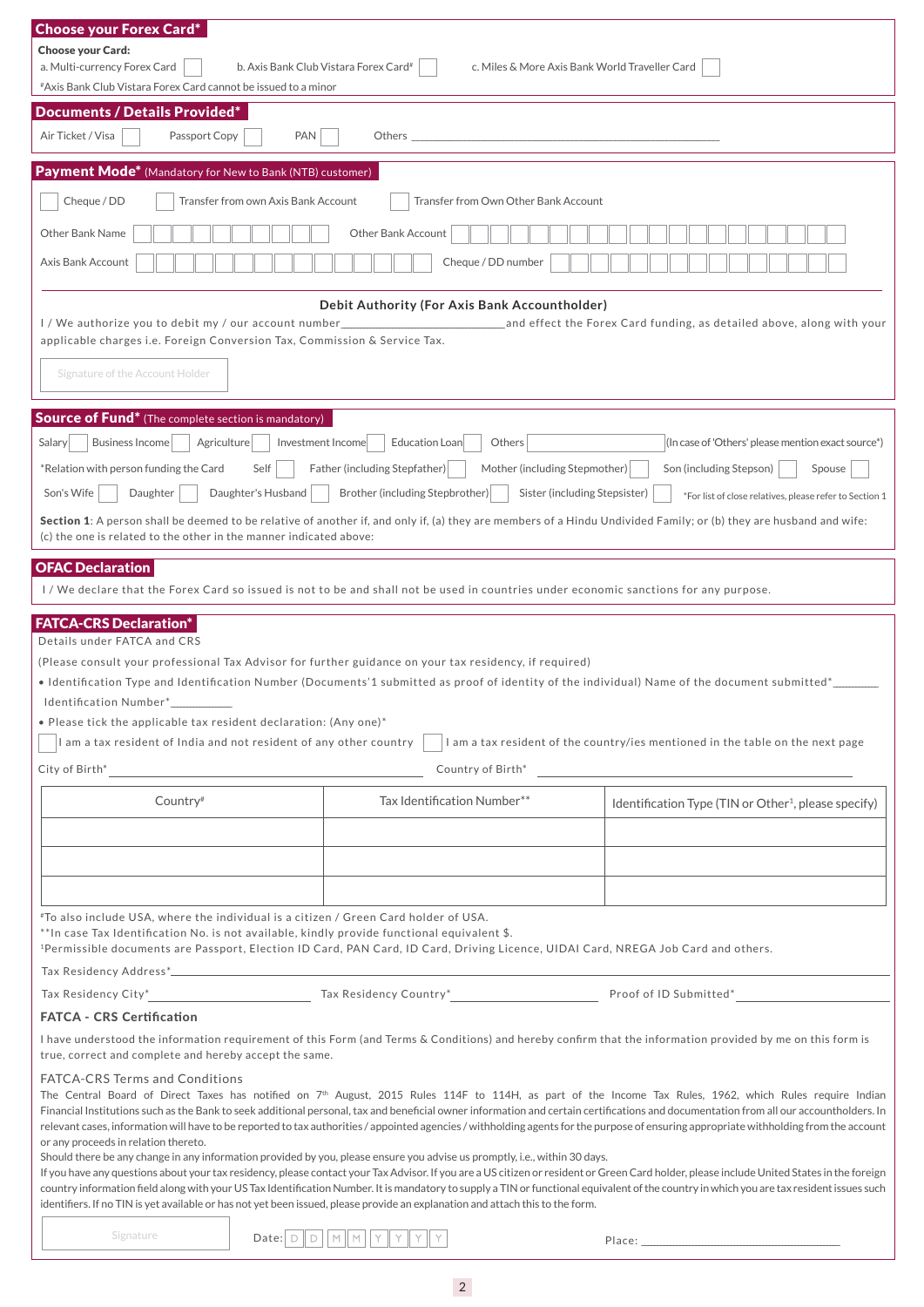|                   |                                                                                                                                                                                                                                                                                                                                                                                                                                                                                                                                                                                                                                                   |        |                                                                                                                                                                                                                                                                                                                                                                                                                                                                                                                                                                                                                                                                                                                                                                                                                                                                                                                                                                                                                                                                                                                                          |                                                | Declaration for purchase of Foreign Exchange under the Liberalized Remittance Scheme of USD 250,000<br>Details of the remittances made / transactions effected under the Scheme in the current financial year (April ___- March ___)                                                                                                                                                                                                                                                                                                                                                                                                                                                                                                                                                                                                                                                                                                                                                                                                                                                                                                                                                                                                                                                                                                                                                                                                                                                                                                                                                                                                                                                                   |                                                 |
|-------------------|---------------------------------------------------------------------------------------------------------------------------------------------------------------------------------------------------------------------------------------------------------------------------------------------------------------------------------------------------------------------------------------------------------------------------------------------------------------------------------------------------------------------------------------------------------------------------------------------------------------------------------------------------|--------|------------------------------------------------------------------------------------------------------------------------------------------------------------------------------------------------------------------------------------------------------------------------------------------------------------------------------------------------------------------------------------------------------------------------------------------------------------------------------------------------------------------------------------------------------------------------------------------------------------------------------------------------------------------------------------------------------------------------------------------------------------------------------------------------------------------------------------------------------------------------------------------------------------------------------------------------------------------------------------------------------------------------------------------------------------------------------------------------------------------------------------------|------------------------------------------------|--------------------------------------------------------------------------------------------------------------------------------------------------------------------------------------------------------------------------------------------------------------------------------------------------------------------------------------------------------------------------------------------------------------------------------------------------------------------------------------------------------------------------------------------------------------------------------------------------------------------------------------------------------------------------------------------------------------------------------------------------------------------------------------------------------------------------------------------------------------------------------------------------------------------------------------------------------------------------------------------------------------------------------------------------------------------------------------------------------------------------------------------------------------------------------------------------------------------------------------------------------------------------------------------------------------------------------------------------------------------------------------------------------------------------------------------------------------------------------------------------------------------------------------------------------------------------------------------------------------------------------------------------------------------------------------------------------|-------------------------------------------------|
| Sr. No.           | Date                                                                                                                                                                                                                                                                                                                                                                                                                                                                                                                                                                                                                                              |        | Amount                                                                                                                                                                                                                                                                                                                                                                                                                                                                                                                                                                                                                                                                                                                                                                                                                                                                                                                                                                                                                                                                                                                                   |                                                | Name and Address of AD branch /<br>through which the trahsaction has been effected                                                                                                                                                                                                                                                                                                                                                                                                                                                                                                                                                                                                                                                                                                                                                                                                                                                                                                                                                                                                                                                                                                                                                                                                                                                                                                                                                                                                                                                                                                                                                                                                                     |                                                 |
|                   |                                                                                                                                                                                                                                                                                                                                                                                                                                                                                                                                                                                                                                                   |        |                                                                                                                                                                                                                                                                                                                                                                                                                                                                                                                                                                                                                                                                                                                                                                                                                                                                                                                                                                                                                                                                                                                                          |                                                |                                                                                                                                                                                                                                                                                                                                                                                                                                                                                                                                                                                                                                                                                                                                                                                                                                                                                                                                                                                                                                                                                                                                                                                                                                                                                                                                                                                                                                                                                                                                                                                                                                                                                                        |                                                 |
| Sr. No.           | Whether under LRS (Yes / No)                                                                                                                                                                                                                                                                                                                                                                                                                                                                                                                                                                                                                      |        | Purpose Code                                                                                                                                                                                                                                                                                                                                                                                                                                                                                                                                                                                                                                                                                                                                                                                                                                                                                                                                                                                                                                                                                                                             |                                                | Description                                                                                                                                                                                                                                                                                                                                                                                                                                                                                                                                                                                                                                                                                                                                                                                                                                                                                                                                                                                                                                                                                                                                                                                                                                                                                                                                                                                                                                                                                                                                                                                                                                                                                            |                                                 |
|                   |                                                                                                                                                                                                                                                                                                                                                                                                                                                                                                                                                                                                                                                   |        |                                                                                                                                                                                                                                                                                                                                                                                                                                                                                                                                                                                                                                                                                                                                                                                                                                                                                                                                                                                                                                                                                                                                          |                                                |                                                                                                                                                                                                                                                                                                                                                                                                                                                                                                                                                                                                                                                                                                                                                                                                                                                                                                                                                                                                                                                                                                                                                                                                                                                                                                                                                                                                                                                                                                                                                                                                                                                                                                        |                                                 |
|                   |                                                                                                                                                                                                                                                                                                                                                                                                                                                                                                                                                                                                                                                   |        |                                                                                                                                                                                                                                                                                                                                                                                                                                                                                                                                                                                                                                                                                                                                                                                                                                                                                                                                                                                                                                                                                                                                          | As per the Annex                               |                                                                                                                                                                                                                                                                                                                                                                                                                                                                                                                                                                                                                                                                                                                                                                                                                                                                                                                                                                                                                                                                                                                                                                                                                                                                                                                                                                                                                                                                                                                                                                                                                                                                                                        |                                                 |
|                   | Full Name of Guardian Mr. / Mrs. / Ms.*                                                                                                                                                                                                                                                                                                                                                                                                                                                                                                                                                                                                           |        | In case the applicant / nominee is a Minor# Details of Guardian and Declaration for Minor (Mandatory)<br><b>First Name</b>                                                                                                                                                                                                                                                                                                                                                                                                                                                                                                                                                                                                                                                                                                                                                                                                                                                                                                                                                                                                               | Middle Name                                    |                                                                                                                                                                                                                                                                                                                                                                                                                                                                                                                                                                                                                                                                                                                                                                                                                                                                                                                                                                                                                                                                                                                                                                                                                                                                                                                                                                                                                                                                                                                                                                                                                                                                                                        | Last Name                                       |
| Type of Guardian* | $Father \mid \cdot \mid$                                                                                                                                                                                                                                                                                                                                                                                                                                                                                                                                                                                                                          | Mother | Court Appointed                                                                                                                                                                                                                                                                                                                                                                                                                                                                                                                                                                                                                                                                                                                                                                                                                                                                                                                                                                                                                                                                                                                          | Phone No. of the Guardian (in case applicable) |                                                                                                                                                                                                                                                                                                                                                                                                                                                                                                                                                                                                                                                                                                                                                                                                                                                                                                                                                                                                                                                                                                                                                                                                                                                                                                                                                                                                                                                                                                                                                                                                                                                                                                        |                                                 |
|                   |                                                                                                                                                                                                                                                                                                                                                                                                                                                                                                                                                                                                                                                   |        |                                                                                                                                                                                                                                                                                                                                                                                                                                                                                                                                                                                                                                                                                                                                                                                                                                                                                                                                                                                                                                                                                                                                          |                                                |                                                                                                                                                                                                                                                                                                                                                                                                                                                                                                                                                                                                                                                                                                                                                                                                                                                                                                                                                                                                                                                                                                                                                                                                                                                                                                                                                                                                                                                                                                                                                                                                                                                                                                        |                                                 |
|                   |                                                                                                                                                                                                                                                                                                                                                                                                                                                                                                                                                                                                                                                   |        |                                                                                                                                                                                                                                                                                                                                                                                                                                                                                                                                                                                                                                                                                                                                                                                                                                                                                                                                                                                                                                                                                                                                          |                                                |                                                                                                                                                                                                                                                                                                                                                                                                                                                                                                                                                                                                                                                                                                                                                                                                                                                                                                                                                                                                                                                                                                                                                                                                                                                                                                                                                                                                                                                                                                                                                                                                                                                                                                        |                                                 |
| faithfully,       | *Axis Bank Club Vistara Forex Card cannot be issued to a minor                                                                                                                                                                                                                                                                                                                                                                                                                                                                                                                                                                                    |        | purchase of the Foreign Currency to be loaded on the card are being provided by me.                                                                                                                                                                                                                                                                                                                                                                                                                                                                                                                                                                                                                                                                                                                                                                                                                                                                                                                                                                                                                                                      |                                                | by Court Order dt. __________________________(Copy enclosed). I state and confirm that the Forex Card is purchased for the actual use by the minor and on behalf<br>of the minor I confirm that I shall be liable for the misuse of Forex Card and shall abide by all applicable regulations regarding the usage of Forex Card. Yours                                                                                                                                                                                                                                                                                                                                                                                                                                                                                                                                                                                                                                                                                                                                                                                                                                                                                                                                                                                                                                                                                                                                                                                                                                                                                                                                                                  | Signature Guardian                              |
|                   |                                                                                                                                                                                                                                                                                                                                                                                                                                                                                                                                                                                                                                                   |        | <b>Declaration for Sole Proprietor</b> (In case of a Sole Proprietor this declaration is mandatory)                                                                                                                                                                                                                                                                                                                                                                                                                                                                                                                                                                                                                                                                                                                                                                                                                                                                                                                                                                                                                                      |                                                |                                                                                                                                                                                                                                                                                                                                                                                                                                                                                                                                                                                                                                                                                                                                                                                                                                                                                                                                                                                                                                                                                                                                                                                                                                                                                                                                                                                                                                                                                                                                                                                                                                                                                                        | (Signature of Guardian)                         |
|                   |                                                                                                                                                                                                                                                                                                                                                                                                                                                                                                                                                                                                                                                   |        | Name of the applicant experience of the state of the state of the state of the state of the state of the state of the state of the state of the state of the state of the state of the state of the state of the state of the<br>I hereby declare that the currency being loaded on this Forex Card does not exceed the LRS limit of my individual capacity<br>and my sole proprietorship capacity combined together for this financial year.                                                                                                                                                                                                                                                                                                                                                                                                                                                                                                                                                                                                                                                                                            |                                                |                                                                                                                                                                                                                                                                                                                                                                                                                                                                                                                                                                                                                                                                                                                                                                                                                                                                                                                                                                                                                                                                                                                                                                                                                                                                                                                                                                                                                                                                                                                                                                                                                                                                                                        | Signature applicant<br>(Signature of applicant) |
| l / We<br>Scheme. | Declaration under FEMA 1999 as per A2:-<br>I/We hereby declare that -<br>Declaration-cum-undertaking:<br>Declaration under liberalized Remittance Scheme for Resident Individuals:<br>Foreign Exchange will not be used for prohibited purposes.<br>2. I am a person resident in India. I am not a Foreign National / NRI / PIO.<br>not allowed under the Scheme.<br>FATF website www.fatf-gafi.org or as notified by the Reserve Bank.<br>8. The remittances is not being sent for trading in Foreign Exchange abroad.<br><b>Declaration from Tour Operators:</b><br>I/We confirm that the remittance is being made for travel arrangements of:- |        | lakh fifty thousand only) the annual limit prescribed by Reserve Bank of India for the said purpose as mentioned in the application<br>2. Foreign exchange purchased from me is for the purpose indicated in section Details of Travel. * (Strike out whichever not applicable).<br>Under Section 10 (5), Chapter III of The Foreign Exchange Management Act, 1999:<br>contravention or evasion of the provisions of the aforesaid act or of any rule, regulation, notification, direction or order made there under.<br>the transaction and shall, if it has reason to believe that any contravention / evasion is contemplated by me / us report the matter to RBI.<br>3. The remittance would be utilized for permitted Capital & Current Account transactions only.<br>4. I have not availed any loan / credit / borrowings for remitting under Liberalized Remittance Scheme for Capital Account transactions.<br>7. The remittance is not being sent for purchase of FCCBs issued by Indian companies in the overseas secondary market.<br>9. I / We undertake to make all capital A/c transactions under LRS from Axis Bank only. |                                                | 1. The total amount of foreign exchange purchased from or remitted through, all sources in India, during this financial year including this application is within USD 2,50,000 (USD Two<br>1. I / We hereby declare that the transaction details of which are specifically mentioned in the Schedule hereunder does not involve, and is not designed for the purpose of any<br>2. I/We also understand that if I/We refuse to comply with any such requirement or make only unsatisfactory compliance therewith, the Bank shall refuse in writing to understand<br>3. I/We also hereby agree and undertake to give such information/documents as will reasonably satisfy you about this transaction in terms of the above declaration.<br>1. I/We hereby declare that the total amount of Foreign Exchange purchased from or remitted through, all sources in India during the financial year including this application is within<br>the overall limit of Liberalized Remittance Scheme prescribed by the Reserve Bank of India and certify that the source of funds for making the said remittance belongs to me and the<br>5. The remittance is not being requested for any transaction not permissible under FEMA and those in the nature for margin calls to overseas exchanges / overseas counterparty are<br>6. The Scheme is not available for capital account remittances to countries identified by Financial Action Task Force (FATF) as non-co-operative countries and territories as available on<br>1. Resident Individuals as per enclosed list. The remittance made is within the limits prescribed by Reserve Bank of India for the Resident Individuals under Liberalized Remittance |                                                 |
| to the Banks.     | <b>General Declaration</b><br>(Current Account Transaction) Rules, 2000.<br>4. The remittance is not being sent directly or indirectly to Nepal or Bhutan.                                                                                                                                                                                                                                                                                                                                                                                                                                                                                        |        | 1. The purpose and transaction details as mentioned above are true to the best of my knowledge.<br>2. I / We shall be responsible and liable for any incorrect detail provided by me / us.                                                                                                                                                                                                                                                                                                                                                                                                                                                                                                                                                                                                                                                                                                                                                                                                                                                                                                                                               |                                                | 2. Foreign tourist as per enclosed list. The amount of remittance does not exceed the amount of Foreign Exchange remitted to India by the Foreign Tourist.<br>3. The remittance is not being requested for any purpose specifically prohibited under Schedule I or any item restricted under Schedule II of Foreign Exchange Management<br>5. The remittance is not being sent directly or indirectly to those individuals and identified as posing significant risk of committing acts terrorism as advised separately by the RBI<br>6. The transaction mentioned above does not involve, and is not designed for any purpose for which the drawal of Foreign Exchange is prohibited under Rule 3 of the Foreign                                                                                                                                                                                                                                                                                                                                                                                                                                                                                                                                                                                                                                                                                                                                                                                                                                                                                                                                                                                      |                                                 |

3

Exchange Management (Current Account Transactions) Rules, 2,000, read with Schedule I thereof viz: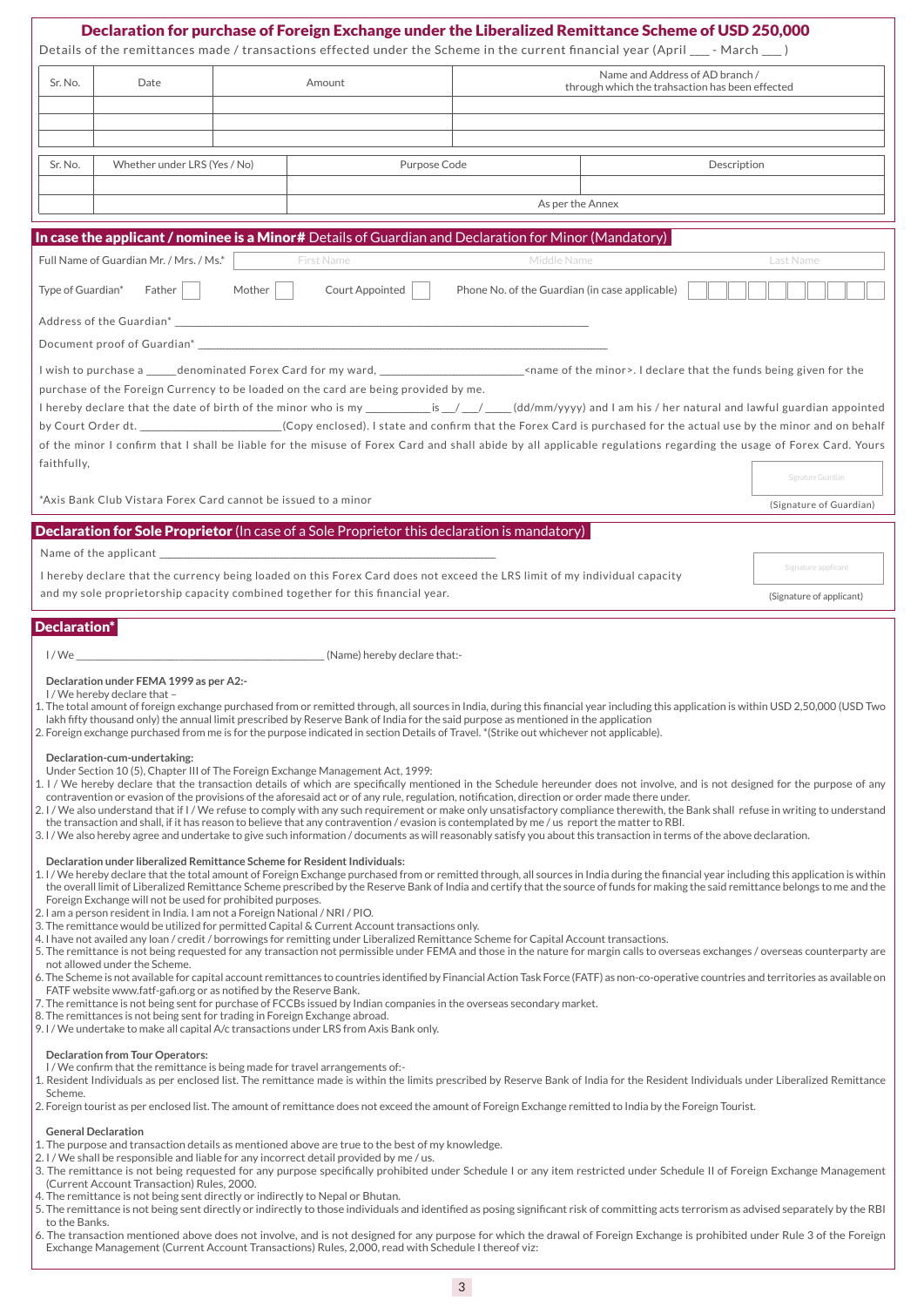- a. Remittance out of Lottery winnings
- b. Remittance of income from racing / riding, etc. Or any other hobby
- c. Remittance for purchase of lottery tickets, banned / prescribed magazines, football pools, sweepstakes, schemes involving money circulation, securing prize money / awards, etc. d. Payment of commission on exports made towards equity investment in Joint Ventures / Wholly Owned Subsidiaries abroad of Indian Companies
- e. Remittance of dividends by any company, to which the requirement of dividend balancing is applicable
- f. Payment of commission on exports under the Rupee State Credit Route, except commission up to 10% of invoice value of exports of tea and tobacco
- g. Payment related to "Callback Services" of telephones
- h. Remittance of interest income on funds held in the Non-resident Special Rupee Account Scheme
- i. Travel to Nepal and / or Bhutan
- A transaction with a person residing in Nepal or Bhutan
- 7. I / We agree that submission of request does not necessarily imply processing of the transaction. Axis Bank has full rights to reject the transaction based on regulatory and internal guidelines.
- 8. I/We agree that in the event the transaction could not be executed / debited to my/our account, after submitting the request for processing to the Bank on the account of insufficient / unclear balance at the time of execution of the transaction in my / our account, Axis Bank shall not be responsible for not being able to process the transaction. Any exchange losses incurred in this connection, due to reversal of the forex deal, can be charged to my / our Axis Bank account.
- 9. I / We agree that in the event the transaction is cancelled or revoked by me / us after submitting the request for processing to the Bank, any exchange losses incurred in this connection, can be charged to my / our Axis Bank account.
- 10. I / We undertake that I / We will not remit payments directly / indirectly outside India in any form towards overseas Foreign Exchange trading through electronic/internet trading portals. I am aware that effecting such transactions would make me / us liable to be proceeded against with for contravention of the Foreign Exchange Management Act (FEMA), 1999 besides being liable for violation of regulations relating to Know Your Customer (KYC) norms / Anti Money Laundering (AML) standard.
- 11. I / We confirm that we are aware of Axis Bank Limited's Sanctions Policy Statement and that Axis Bank, including its subsidiaries and affiliates (the "Group"), is firmly committed to complying with all applicable sanctions laws (as imposed by UN, US, UK, EU or any other Government and / or Regulatory authorities) that are legally binding upon the Group and its businesses.
- 12. I / We are further aware that Axis Bank Limited may be unable to process any transactions that involves or have linkages / reference to any sanctioned countries\*/ territories\*/ parties including for cases where transshipment is involved.
- 13. I / We confirm that shipment and / or transshipment of goods covered under this transaction shall not involve any sanctioned countries / territories / parties.
- 14. Any statutory levy including duties or taxes payable as a result of the use of the Card shall be Cardholder's responsibility and if imposed on / recovered / sought to be recovered from Axis Bank (either directly or indirectly), such statutory levy shall be deducted from the Axis Bank Multi-currency Forex Card Balance and / or recovered directly from the Cardholder and/ or from any accounts (including joint accounts) maintained by the Cardholder with Axis Bank or its group companies.
- a). If aggregate foreign currency purchases in any form during the financial year exceeds INR 7 Lakhs and where the foreign currency purchase was made under LRS by the Cardholder, Cardholder shall bear the applicable Tax Collected At Source (TCS) at the rate of 5% under applicable laws on the amount exceeding INR 7 Lakhs
- b). In cases where the amount loaded or reloaded for the purpose of pursuing education abroad through an education loan obtained from a financial institution, in such a case Cardholder shall bear the applicable TCS at the rate of 0.5% under applicable laws on the amount exceeding INR 7 Lakhs For the sake of clarity, Financial institution shall have the same meaning as defined u/s 80E of the Act
- 15. I / We hereby confirm that my personal / KYC details may be shared with Central KYC Registry.
- 16. I / We hereby consent to receiving information from Central KYC Registry through SMS / E-mail on the my registered number / E-mail address.
- \*Sanctioned Countries and Territories include Cuba, Iran, Syria, North Korea (also known as Democratic People's Republic of Korea), Crimea and Sevastopol also known as Crimean Autonomous Republic) and Sectorial Sanctioned Countries and Territories include Russia and Venezuela.
- 17. I/we hereby agree and acknowledge that Ecommerce and Contactless transactions on the Forex card when issued will be blocked. The same can be activated through Internet Banking, Mobile Banking, Axis Prepaid Card Portal or Axis bank branch.
- 18. I/we also acknowledge that channels like ATM, POS transactions at merchant outlets, Online or contactless and their limits can be enabled or disabled/ increased or decreased through Internet Banking, Mobile Banking, Axis Prepaid Card Portal or Axis bank branch.
- 19. I/we agree and acknowledge that in accordance with Finance Act, 2021, sections 206AB and 206CCA in the Income-tax Act 1961, I/we will be levied higher rate of TCS (wherever applicable) if found to be a Specified Person as per Income Tax Department records.
- 20. I/we hereby agree and acknowledge that Address mentioned in this Form will over write the existing Permanent and Communication Address available against any of my account with Axis Bank

Date Place

Please sign this authorization\* I hereby apply for the issuance of Axis Bank Forex Card to me and declare that the information included in the application is true and correct, and that I am an Indian citizen, and I am eligible to apply for an internationally valid Card. I accept that Axis Bank is entitled in its absolute discretion to accept or reject this application, without assigning any reason whatsoever. I hereby confirm that I have received the Terms and Conditions as applicable to the Axis Bank Forex Card, and have read and understand the same. If this application is accepted, I shall be bound by the Terms and Conditions governing the Axis Bank Forex Card, as may be in force from time to time, and the use of the Card shall be deemed to be acceptance of those Terms and Conditions. I am aware that by agreeing to this, I am estopped from taking a plea subsequently, that I have not been aware of the Terms and Conditions. I authorize Axis Bank and / or its associates to verify any information or otherwise at my office / residence, or to contact me, my Employer / Banker / Credit Bureau / RBI or any other source, to obtain or provide any information that may be required for confirming membership requirements, or maintaining my account in good standing. I agree to an ongoing confirmation for use of my name address, e-mail and mobile number for marketing / merchandising offers between Axis Bank and other companies. I understand and acknowledge that local laws and Reserve Bank of India Rules and Regulations lay down norms and limits for the purchase and use of Foreign Exchange. I undertake that the usage of the Axis Bank Forex Card by me will be in accordance with the Exchange Control Regulation of the Reserve Bank of India, and the applicable laws in force from time to time, in particular and without information, the Foreign Exchange Management Act, 1999 ("FEMA"). In the event of any failure on my part to comply with Rules and Regulations or in the event of any information supplied by me being incorrect and inaccurate, I agree that I will be solely liable for any / all penalties and / or action under the local laws and / or regulations as may be in force, governing the purchase and use of the Axis Bank Forex Card, and shall indemnify Axis Bank for any losses or damages caused to the Bank. I also understand that a Service Tax is applicable on all fees, interest and other charges as per the Government of India regulations, and agree to pay same. In case I have applied for an Additional Card (Add-on Card) available for a resident Indian – parent, spouse, brother, sister or child over 12 years of age or for myself, I will receive the details of transactions done using Add-on Card along with the Primary Card. The facility of an Additional Card being a facility, continuation of the membership of the Additional Card member will be dependent on the continuation of my membership. I agree and acknowledge that Axis Bank will act on requests made by any person(s) other than me, claiming to represent me for reload of the Axis Bank Forex Card issued to me. In such an event I shall not contest the said reloading. I, hereby request and authorize agree and acknowledge that, Axis Bank to act and rely on any instructions or communications given by me or any person(s) other than me, directly or indirectly, via. telephone, cellphone, facsimile, untested telexes and faxes, telegraph, cable, e-mail or any other form of electronic communication, for any purpose, related to Axis Bank Forex Cards. I agree and acknowledge that Address mentioned in this form will over write the existing Permanent and Communication Address available against any of my account with Axis Bank.

I / We, understand and acknowledge that there are inherent risks involved in giving or sending the instructions or communications via. telephone, cellphone, facsimile, untested telexes and faxes, telegraph, cable, e-mail or any other form of electronic communication, and at times the said instructions or communications may not be clear, complete, visible, readable and as such I hereby agree and confirm that Axis Bank shall not be held liable for and shall be indemnified from, any losses or damages including legal fees, arising upon acting on, or failure to act on such instructions, or communications, wholly or in part in accordance with the said instructions or communications so received. In case of Axis Bank Forex Card issued to me at the requests of my Employer, I hereby authorize Axis Bank to act on the requests made by my employer for reload, cancellation and refund of the Axis Bank Forex Card. I understand that ATMs / EDC terminals are machines, and errors could occur while in operation. I agree to indemnify the Bank for any such machine / mechanical errors / failures, and shall not hold the Bank liable for any failure and / or errors in operation of Cards at the ATMs / EDC terminals. I hereby agree that the Axis Bank Forex Card will not be funded by the Bank in the event there is any breach of the limits as prescribed under FEMA, and as applicable to me, or if there is any discrepancy / breach of the KYC requirements, and I shall not hold the Bank liable for non-funding due to the reasons mentioned aforesaid. The Forex card will be funded post all documents are received and compliance verification is completed successfully I agree that my transaction data related to my Miles & More Axis Bank World Traveller Card will be transmitted to Miles and More GmbH, Unterschweinstiege 8, 60549 Frankfurt Main) (Miles & More) Germany. My transaction data will be processed and used for marketing activities related to the Miles & More Axis Bank World Traveller Card issues. Therefore, I agree that Miles & More is allowed to use my transaction data for offers specially designed for Miles & More Axis Bank World Traveller Card holders, and to communicate it directly through various channels such as e-mails and direct mailing. In addition, I agree that Miles & More Axis Bank World Traveller Card is entitled to communicate these offers by phone directly. Miles & More Axis Bank World Traveller Card will store the personal data for this relevant Miles & More Axis Bank World Traveller Card offer only, and undertakes to comply with the applicable data protection act. In case of Club Vistara Forex, I agree that my personal data may be shared with Club Vistara. Also, in case of any queries pertaining to accrual / usage of Club Vistara points shall be directly taken up by me with Club Vistara customer care.

Signature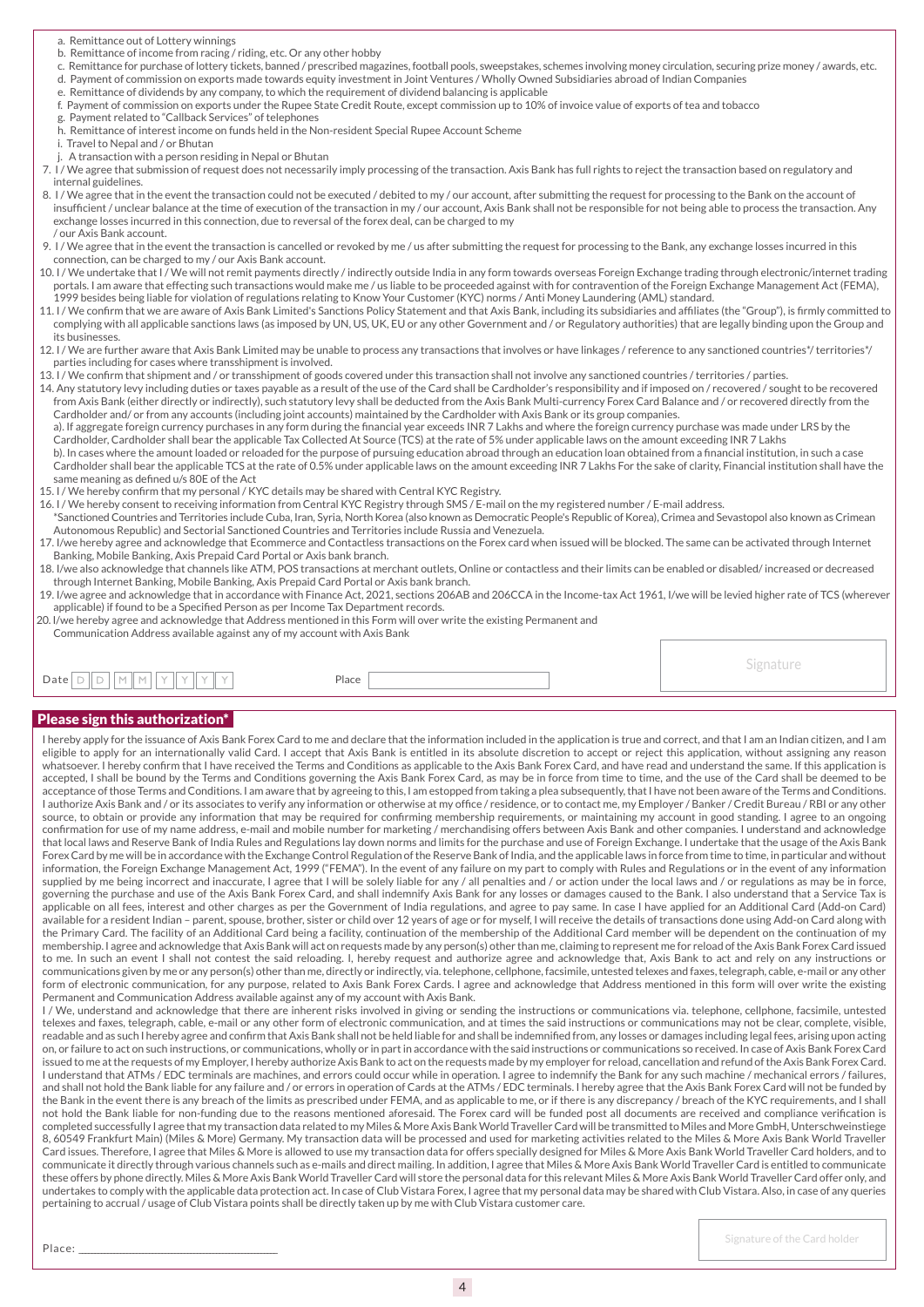# Consents and Undertakings

### **Why we need your consent?**

We require your consent for certain processing of your personal data, in line with our internal procedures and with applicable data protection laws such as the EU General Data Protection Regulation 2016/679 ("GDPR"). This is for the following reasons:

• we need to process certain information about you that is considered 'special categories of personal data' or information about criminal offences and convictions (together 'sensitive personal data') and is highly protected under the GDPR. We need this information for the purposes of issuance of Forex Card, Loading of Forex Card and allowing usage on the same; • we may wish to use exclusively automated processing techniques to make decisions about you, for example your suitability to receive a specific discount, offer etc, or to create a customer profile that will help us assess the risks associated with any feature or services you apply for, and you have a right under the GDPR to object to us using these automated processing practices.

• we would like to send you marketing communications by email, text or phone to let you know about our products and services, and any promotions or special offers we are running.

### **What types of data we will process?**

We need to use a range of your personal data in order to comply with our legal requirements and to provide our products and services. Below we set out the types of data for each of the activities we ask your consent for:

# *Processing of sensitive personal data*

We wish to use Name, Birth date, Nationality, Residential status, Details of travel, Occupation, Annual income, Source of funds, biometric data for ID purposes, genetic data *Automated processing* 

For automated decision making, we wish to use Name, Birth date, Nationality, Residential status, Details of travel, Occupation, Annual income, Source of funds, biometric data for ID purposes, genetic data.

For profiling activities, we wish to use Name, Birth date, Nationality, Residential status, Details of travel, Occupation, Annual income, Source of funds, biometric data for ID purposes, genetic data.

### *Direct marketing*

In order to provide you with marketing communications relating to products or services we think you might be interested in, we wish to use email address, name, mobile number

### **What happens if you refuse to provide consent?**

If you do not provide your consent, we will not use your personal data for the activities listed above.

Where you refuse to provide consent for us to use your sensitive personal data, we may be unable to provide you with the services you have requested from us.

Where you refuse to provide consent for us to use automated processing to make decisions about your suitability for our features, products and services, we will ensure that decisions are reviewed by members of staff in the relevant Axis banking team.

Where you do not want us to use automated processing for profiling purposes, we will not do so. This may affect any risk assessments we make in respect of any products or services you have applied for, and may impact on our ability to suggest the most appropriate Axis product for you.

Where you do not consent to receiving marketing communications from us, we will not add you to any of our marketing lists and you will not receive any such communications. .

### **What happens if you change your mind about consent?**

You are free to withdraw your consent at any time. If you would like to do this, please email us at www.axisbank.com/support and we will ensure that we no longer process your personal data in this manner.

Where you receive marketing emails from us, we always include an unsubscribe link to enable you to withdraw your consent. This is the easiest way of withdrawing consent for marketing messages, however you may also use the link above.

### **Where can you find more information about our processing of your personal data?**

You can find out more about how we process your personal data, including the types of personal data we process and who we share it with, by reading our Customer Privacy Notice, available online at www.axisbank.com . If you would like to receive a hard copy, please write to us at www.axisbank.com/support

|                             | <b>Consent</b> * (Mandatory) |
|-----------------------------|------------------------------|
| he annronriate hoxes helow: |                              |

 $\left| \begin{array}{c} \n\text{Yes} \\
\end{array} \right|$  No

 $Y_{PS}$   $\vert$   $\vert$   $N_{\Omega}$  $V_{PS}$   $\vert$   $\vert$  No Yes No

 $\overline{N}$  $\overline{\phantom{a}}$ No

If you are happy to provide your consent, please tick the appropriate boxes b

I consent to the processing of my sensitive personal data for the purposes of:

• communicating with me over phone, email, regarding any information on Forex Card processing and documentation;

• developing, marketing, and communicating their products and services to me;

• data analytics on my personal data to understand usage of products and services and creating opportunities to offer better products and services;

• processing data as the Bank's Cookie Policy over Axis Bank's digital channels relating to behavioural pattern and develop relevant products.

I consent to the Bank making fully automated decisions in respect of offering Forex Card product, services and allowing usage on the card.

I consent to the Bank using fully automated data processing techniques to create a customer profile

I consent to the Bank and/or its affiliates to send marketing communications in respect of its various products and services from time to time by:

- Email
- SMS text messages

\_\_\_\_\_\_\_\_\_\_\_\_\_\_\_\_\_\_\_\_\_\_\_\_\_\_\_\_\_\_\_\_\_\_\_\_\_\_\_\_\_

• Telephone

Signature

## Axis Bank Club Vistara Forex Card (Only in Axis Bank Club Vistara Forex Card)\*

To earn Club Vistara Points with your Axis Bank Club Vistara Forex Card you have to be a member of the Club Vistara Program.

 $\Box$  Please enroll me for Club Vistara Membership. The membership will be issued in your name subject to Club Vistara T&Cs; please visit www.airvistara.com for details. Axis Bank will share your name, contact information and other necessary details with Club Vistara for them to be able to provide the Axis Bank Club Vistara Forex Card benefits and Club Vistara membership to you. Once enrolled customer is bound by terms and conditions of Club Vistara.

# Miles & More Pogram (Only in case of Miles & More Axis Bank World Traveller Card)\*

| To earn award miles with your Miles & More Forex Card you have to be a member of the Miles & More program |  |  |  |  |  |  |  |  |
|-----------------------------------------------------------------------------------------------------------|--|--|--|--|--|--|--|--|
| Ses, I am a Miles & More member. My Miles & More Service Card Number is (15 digits)*                      |  |  |  |  |  |  |  |  |

| *Please, enter your existing Miles & More Service Card Number to ensure you earn miles on every purchase. Failure to do so will result in a duplicate automatic enrolment |
|---------------------------------------------------------------------------------------------------------------------------------------------------------------------------|
| If you have forgotten your Miles & More Service Card Number please contact your the Miles & More Service Center: +1800 102 5838* (Mo-Sa 09-18h)                           |

| No, I'm not a Miles & More member. Please enroll me. I hereby agree that Axis Bank may transfer the data relevant in particular for the enrolment to the Miles & More Program [16] No, I'm not a Miles & More Program |
|-----------------------------------------------------------------------------------------------------------------------------------------------------------------------------------------------------------------------|
| to Miles & More GmbH and Deutsche Lufthansa AG for the purpose of administering the Miles & More Program"                                                                                                             |

 $\Box$  Herewith I agree with Miles & More Terms & Conditions and Miles & More Data Protection Regulations

 $\exists$  Miles & More would like to keep you informed about relevant topics

Yes, I wish to receive information and offers in connection with my membership of the Miles & More programme and consent to Miles & More GmbH and Deutsche Lufthansa AG contacting me for this purpose via. electronic communication services (e.g. by e-mail, SMS / MMS and messenger services and telephone) – also on a personalized basis – and identifying my main areas of interest for the purpose of receiving personalized offers on the basis of data collected about me including my usage and consumer behaviour (e.g. by the use of cookies, web beacons, program data and booking data).

Yes, I wish to receive information and offers (e.g. customer satisfaction surveys, personalized offers and newsletters) including partner information [www.lufthansa.com/xx /en/Lufthansa-ID partner] from Deutsche Lufthansa AG, Austrian Airlines AG and Swiss International Air Lines AG. I consent to

5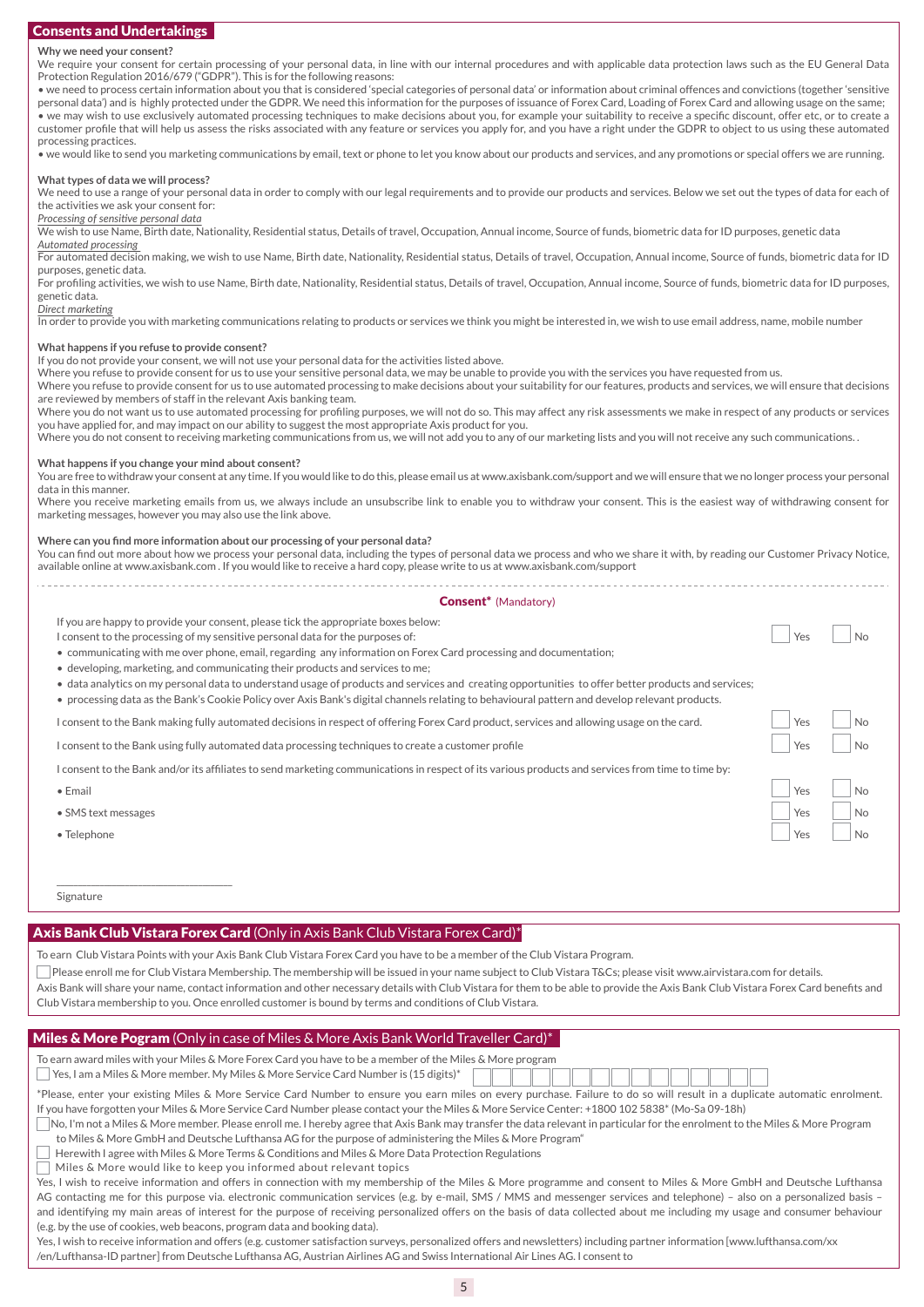- The Lufthansa Group contacting me via. electronic communication services (e-mail, SMS / MMS, messenger services, telephone) for this purpose (also on an individual basis) and - The use of my personal data, which has been collected by companies belonging to the Lufthansa Group [www.miles-and-more.com/joint-partner], including my usage and consumer behaviour (e.g. by the use of cookies, web beacons, program data and booking data), in order to identify my main areas of interest for the purpose of receiving customized information and offers.

I can find detailed information about the content and scope of the processing of my data and the content of communications and offers in the Privacy Policy [www.miles-and-more.com/privacy-statement].

Miles & More newsletters – Information on your account balance, early reminders about mileage expiry and up-to-date programme information at a glance

Miles & More offers – Regular information about current offers from Miles & More and its partner companies

Market research – Your opinions about Miles & More and your interests in earning and redeeming miles

**I can edit my communication settings at any time in my customer profile on www.miles-and-more.com, and / or withdraw and / or restrict my consent in full or in part (e.g. by telephone at the Miles & More Service Centre). In addition, I can deactivate push notifications to mobile end devices in the respective Miles & More app. Miles & More GmbH and Deutsche Lufthansa AG can send me legally relevant information about the Miles & More programme (such as changes to the Terms and Conditions of Participation), irrespective of whether I have given or withdrawn my consent.**

If I do not give my consent, I will not receive information from Miles & More GmbH and Lufthansa Group Airlines [www.miles-and-more.com/joint-partner]. I can find out about my mileage balance myself (including early reminders about mileage expiry) in my customer profile on www.miles-and-more.com.

# Nomination<sup>\*</sup> (DA1 Form) (Only one individual nominee permitted & to be signed also in case of no nomination. This nomination is for Forex Card)

I wish to nominate I do not wish to nominate

Nomination under Section 45 ZA of the Banking Regulation Act, 1949 and Rule 2 (1) of the Banking Companies (Nomination) Rules 1985 in respect of Bank Deposits  $I/We$  (Address)\*  $(Address)^*$ 

| Nominate the following person to whom in the event of my / our / minor's death the amount of deposit in the above account may be returned by Axis Bank Ltd. |  |
|-------------------------------------------------------------------------------------------------------------------------------------------------------------|--|
|                                                                                                                                                             |  |

| Name*                                                                                                                              | Same as Primary Applicant<br>Address |
|------------------------------------------------------------------------------------------------------------------------------------|--------------------------------------|
| If different from Primary Applicant                                                                                                |                                      |
| Relationship with depositor*<br>Father<br>Daughter<br>Mother<br>Spouse<br>Son                                                      | Others Age<br>Years                  |
| If nominee is Minor, Date of Birth<br>$DIDIMIMIYIY$                                                                                |                                      |
| *As nominee is Minor, I / We appoint (Name                                                                                         | Relationship with Minor*             |
| Same as Primary Applicant<br>If different<br>Address                                                                               |                                      |
| to receive the amount of deposit on behalf of the nominee in the event of my/our/Minor's death during the minority of the nominee. |                                      |
|                                                                                                                                    |                                      |
|                                                                                                                                    |                                      |
|                                                                                                                                    |                                      |
|                                                                                                                                    |                                      |

\*\*Where deposit is made in the name of a Minor, the nomination should be signed by a person lawfully entitled to act on behalf of the Minor.<br>\*Strike out if nominee is not a Minor. \*\*\*\*In case of thumb impression, nomination to be filled in as annexure.<br>\*\*\*In case of thumb impression, nomination to be filled in as annexure

|                     | <b>Payment Purpose</b>                                                                                                                                |
|---------------------|-------------------------------------------------------------------------------------------------------------------------------------------------------|
| <b>Purpose Code</b> | Description                                                                                                                                           |
| S0301               | Business travel (Including all kinds of incidental expenses for business conference, commercial shoot, distribution and<br>projection services, etc.) |
| S0303               | Travel for pilgrimage                                                                                                                                 |
| S0304               | Travel for medical treatment                                                                                                                          |
| S0305               | Travel for education (including fees, hostel expenses, etc.)                                                                                          |
| S0306               | Other travel (including holiday trips and payments for settling international Credit Cards transactions)                                              |
| S1307               | Outflow, on account of migrant transfers including personal                                                                                           |
| S0014               | NRE Repatriation                                                                                                                                      |

# For Branch use only\*

| This is to certify that the remittance is not being made by / to ineligible entities and that the remittance is on conformity with the instructions issued by the Reserve Bank from time to<br>time under the Scheme. |
|-----------------------------------------------------------------------------------------------------------------------------------------------------------------------------------------------------------------------|
| Forex Card*                                                                                                                                                                                                           |
| Account Reference*                                                                                                                                                                                                    |
| Branch Name*<br><b>Branch Code</b>                                                                                                                                                                                    |
| Name of issuing Authority*<br>Employee ID*                                                                                                                                                                            |
| Signature<br>Stamp and Seal*<br>Place*<br>Date*<br>M                                                                                                                                                                  |
| If applicable attach:                                                                                                                                                                                                 |
| Minor Declaration<br>Sole Proprietorship Declaration                                                                                                                                                                  |
| Field marked* (star) are mandatory.                                                                                                                                                                                   |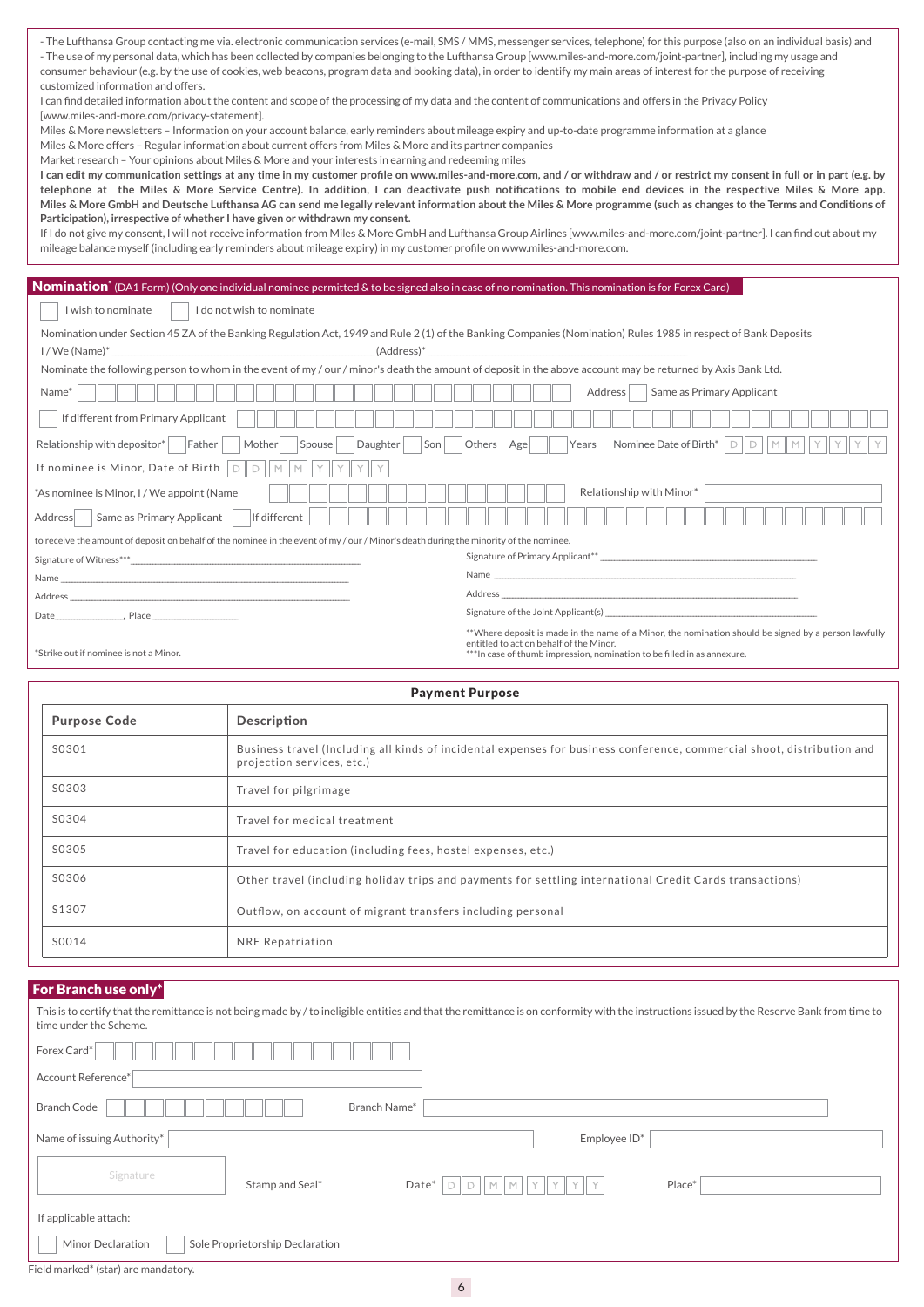# Referral Agent's Use Only

- 1. We request Axis Bank to send outward remittance(s) / issue Demand Draft(s) / Forex Card(s) on behalf of our customer (Applicant) as per details submitted in this Application Form. This Applicant is referred to Axis Bank basis the Referral Agreement cum Indemnity executed between Axis Bank and us dated \_\_\_\_\_\_\_. All the Terms and Conditions stated in the said Referral Agreement cum Indemnity shall be applicable to this remittance / purchase transaction. The Applicant shall submit all the required KYC and other necessary documents as required by Axis Bank. The funds for the said remittance / purchase transaction(s) shall be arranged directly by the Applicant to Axis Bank.
- 2. We confirm and declare that the facts stated above are true and correct and that we are aware that Axis Bank has solely relied on the above statement for undertaking the remittance / purchase transaction(s) as requested by the Applicant and that Axis Bank is not under obligation to verify the veracity of the statements as above and Axis Bank shall not be held liable for any discrepancies or erroneous statements as contained herein and we further confirm that Axis Bank shall stand indemnified at all times for any loss incurred by Axis Bank on account of any misrepresentation by us or by the Applicant.

| 'ame<br>amp<br>eno.<br>the contract of the contract of the contract of the contract of the contract of the contract of the contract of |
|----------------------------------------------------------------------------------------------------------------------------------------|
|----------------------------------------------------------------------------------------------------------------------------------------|

# Certificate by the Authorized Dealer\* (Mandatory for Branch to fill the complete section and sign)

This is to certify that the remittance is not being made by / to ineligible entities and that the remittance is in conformity with the instructions issued by the Reserve Bank from time to time under the Scheme. For NTB Customer, 'OSV of KYC docs is done by Branch / Operation Head' & 'AML due diligence is done for high Cash Value Transactions'. We have ascertained and verified the source of funds for the applicant and found in order.

| Name  |       | Designation of the Authorized Official |       |  |  |  |  |
|-------|-------|----------------------------------------|-------|--|--|--|--|
| Place | Stamp | Signature & SSN                        | ⊿† ב( |  |  |  |  |

I certify that I have verified the Customer's signature as per Bank records and retained the originals of all the scanned documents and forms submitted by the remitter for the above transaction.

# Axis Bank Forex Card

All packed for your trip' here's what you need…

How would you like to spend your trip abroad - attending to important business, enjoying sightseeing, dining out, taking breathtaking landscape and exotic culture of the country or would you like to spend your precious time concerned about carrying cash and its safety!

- We, at Axis Bank, understand how important and memorable each moment of your trip abroad is, and present you with the Axis Bank Forex Card -
- a hassle-free, secure and convenient way to carry money and make payments when you travel abroad.

### **Power packed Card**

- A VISA / MasterCard / Discover prepaid Foreign currency Card
- You can use the card for multiple trips as long as the card is valid. The validity is mentioned on the card.
- A secure 4-digit PIN helps to secure your cash withdrawal transactions
- Reloadable via. Internet Banking & Axis Mobile App
- Earn award miles that can be redeemed across more than 350 local & global Miles & More partner (Only for Miles & More Axis Bank World Traveller Card)
- Get free enrolment to the prestigious Miles & More membership programme (Only for Miles & More Axis Bank World Traveller Card)
- With Axis Bank Club Vistara Forex Card get Complimentary Base Tier membership of India's Fastest Rewarding Flyer Program Club Vistara. Earn Club Vistara points Points that you can redeem for Award flights and upgrade Awards

### Convenience Guaranteed

- Anytime access to your cash at over 1 million MasterCard / VISA / Discover ATMs, and in any denomination you wish to withdraw
- Accepted at over 80 million MasterCard / Visa / Discover Merchant Outlets across the world
- Know the transaction details on your Card anywhere, anytime, through Internet Banking or Mobile App
- Forex Cards can be used on all international trips, merchants / websites, except those as per the FEMA guidelines
- With the Contactless technology of Paywave make your payments faster

### Assistance just a call away

- For any assistance or for reporting the loss / theft of your Card, just call the 24 Hour Axis Bank Customer Service Number +91 40 6717 4100 or e-mail by visiting www.axisbank.com/support. Your Card will be immediately blocked to secure your money, and a replacement Card will be mailed to you within 2 working days
- As a Cardholder you can also access VISA's Global Customer Assistance Service / MasterCard Global Service, which can be used to report a lost or stolen Card, get emergency cash assistance, and make inquiries (charges applicable)
- Toll-Free numbers available for following countries India +91 40 6717 4100 (Paid Number), USA 1855 205 5577, UAE 8000 3570 3218, UK 0808 1785 040, Saudi Arabia 800 850 0000, Qatar 00800 100 348, Australia 1800 153 861, Canada 1855 436 0726, Singapore 800 120 6355

### Insurance

• Lost Card Cover: Insurance Coverage equivalent of up to Rs. 3,00,000 for loss of Card from the time you report the loss to us For more information on customer liability in case of fraudulent transaction please

visit *www.axisbank.com/docs/default-source/noticeboard/customers serviceinformation/customer-protection-policy.pdf*

### Unutilized balance. flexible options

When you return from your trip, you can choose to:-

- 1. Get your balance on the Card encashed.
- 2. Or simply let the balance on your Card (aggregate up to \$2,000 or its equivalent, in the above mentioned currencies as per RBI Regulation) remain, so that you can use it for any future trips.